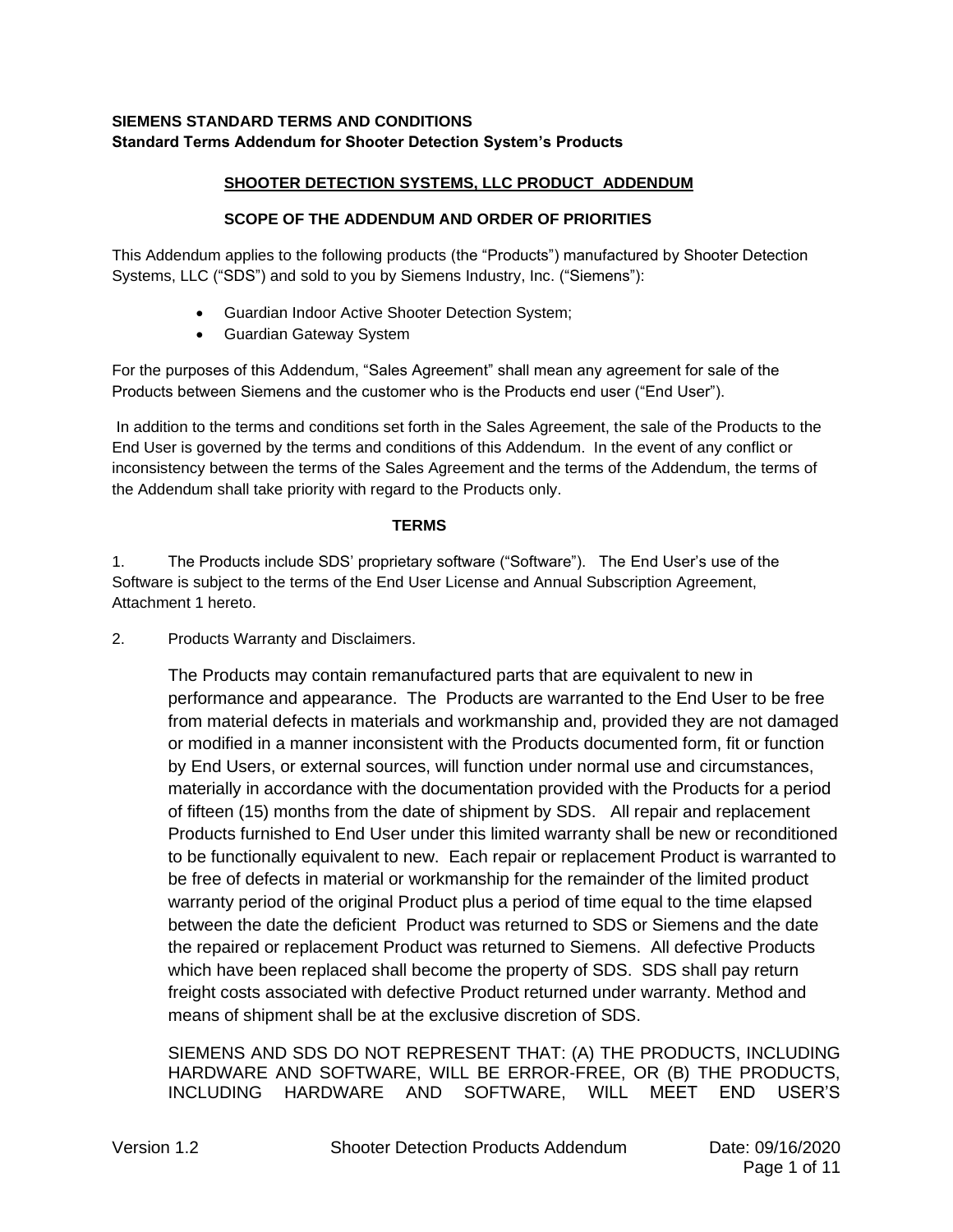REQUIREMENTS, OR (C) ALL ERRORS IN THE PRODUCTS, INCLUDING HARDWARE AND SOFTWARE, WILL BE CORRECTED, OR (D) THE SYSTEMS THAT MAKE THE PRODUCTS AVAILABLE (INCLUDING BUT NOT LIMITED TO THE INTERNET, OTHER TRANSMISSION NETWORKS, AND END USER'S LOCAL NETWORK AND EQUIPMENT) WILL BE FREE OF VIRUSES OR OTHER HARMFUL COMPONENTS.

THE WARRANTIES STATED ABOVE ARE THE SOLE AND EXCLUSIVE WARRANTIES OFFERED BY SDS. THERE ARE NO OTHER WARRANTIES OR CONDITIONS, EXPRESS OR IMPLIED, INCLUDING WITHOUT LIMITATION, THOSE OF MERCHANTABILITY OR FITNESS FOR A PARTICULAR PURPOSE. ANY AND ALL WARRANTIES, EXPRESS OR IMPLIED, OF FITNESS FOR HIGH RISK PURPOSES REQUIRING FAIL-SAFE PERFORMANCE ARE HEREBY EXPRESSLY DISCLAIMED.

WITHOUT LIMITING THE GENERALITY OF THE FOREGOING DISCLAIMERS, THE PRODUCTS ARE NOT DESIGNED, SOLD, OR INTENDED TO BE USED TO DETECT, INTERCEPT, TRANSMIT OR RECORD ORAL OR OTHER COMMUNICATIONS OF ANY KIND, AND ACCORDINGLY, NEITHER SDS NOR SIEMENS SHALL BE RESPONSIBLE FOR ANY USE OF THE PRODUCTS THAT VIOLATE THE PRIVACY RIGHTS OF THIRD PARTIES.

REGARDLESS OF ANY PRIOR STATEMENTS, REPRESENTATIONS, OR COURSE OF DEALINGS BY ANY SIEMENS OR SDS REPRESENTATIVES, NEITHER SIEMENS NOR SDS WARRANT OR REPRESENT, EXPRESSLY OR IMPLICITLY, THAT THE PRODUCTS OR THEIR USE WILL RESULT IN THE PREVENTION OF CRIME OR HOSTILE ENEMY ACTION, APPREHENSION OR CONVICTION OF ANY PERPETRATOR OF ANY CRIME, MILITARY PROSECUTION OF ANY ENEMY FORCE, OR DETECTION OR NEUTRALIZATION OF ANY CRIMINAL, COMBATANT OR THREAT; PREVENT ANY LOSS, DEATH, INJURY, OR DAMAGE TO PROPERTY DUE TO THE DISCHARGE OF A FIREARM OR OTHER WEAPON; OR THAT THE PRODUCTS WILL REMAIN IN OPERATION AT ALL TIMES OR UNDER ALL CONDITIONS.

SIEMENS AND SDS EXPRESSLY DISCLAIM, AND DO NOT UNDERTAKE OR ASSUME ANY DUTY, OBLIGATION OR RESPONSIBILITY FOR ANY DECISIONS, ACTIONS, REACTIONS, RESPONSES, FAILURE TO ACT, OR INACTION, BY END USER AS A RESULT OF OR IN RELIANCE ON, IN WHOLE OR IN PART, THE PRODUCT, OR FOR ANY CONSEQUENCES OR OUTCOMES, INCLUDING ANY DEATH, INJURY, OR LOSS OR DAMAGE TO ANY PROPERTY, ARISING FROM OR CAUSED BY ANY SUCH DECISIONS, ACTIONS, REACTIONS, RESPONSES, FAILURE TO ACT, OR INACTION. IT SHALL BE THE SOLE AND EXCLUSIVE RESPONSIBILITY OF THE END USER TO DETERMINE APPROPRIATE DECISIONS, ACTIONS, REACTIONS OR RESPONSES, INCLUDING WHETHER OR NOT TO DISPATCH EMERGENCY RESPONDER RESOURCES. THE END USER HEREBY EXPRESSLY ASSUMES ALL RISKS AND LIABILITY ASSOCIATED WITH ANY AND ALL ACTION, REACTION, RESPONSE, AND DISPATCH DECISIONS, AND FOR ALL CONSEQUENCES AND OUTCOMES ARISING FROM OR CAUSED BY ANY DECISIONS MADE OR NOT MADE BY THE END USER IN RELIANCE, IN WHOLE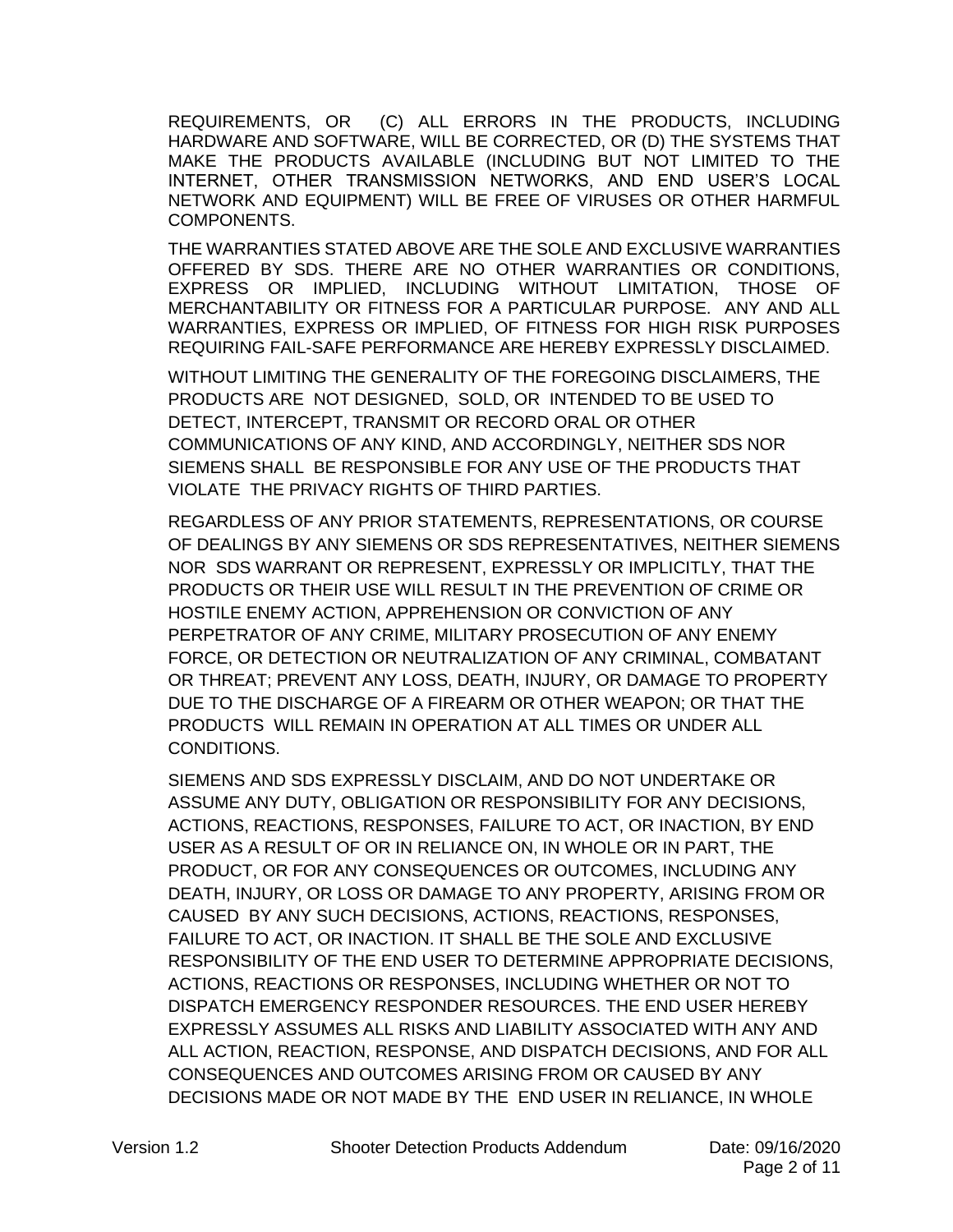OR IN PART, ON THE PRODUCT, INCLUDING ANY DEATH, INJURY, OR LOSS OR DAMAGE TO ANY PROPERTY.

SIEMENS AND SDS MAKE NO WARRANTIES THAT ANY MESSAGES, ALERTS OR TEXTS SENT VIA THE PRODUCT WILL BE ACCURATE, TIMELY OR

THE PRODUCTS DO NOT CAUSE AND CANNOT ELIMINATE OCCURENCES OF THE EVENTS THEY ARE INTENDED TO DETECT. SIEMENS AND SDS SHALL HAVE NO LIABILITY FOR LOSS, DAMAGE OR INJURY DUE DIRECTLY OR INDIRECTLY TO EVENTS, OR THE CONSEQUENCES THEREFROM, WHICH THE PRODUCTS ARE INTENDED TO DETECT.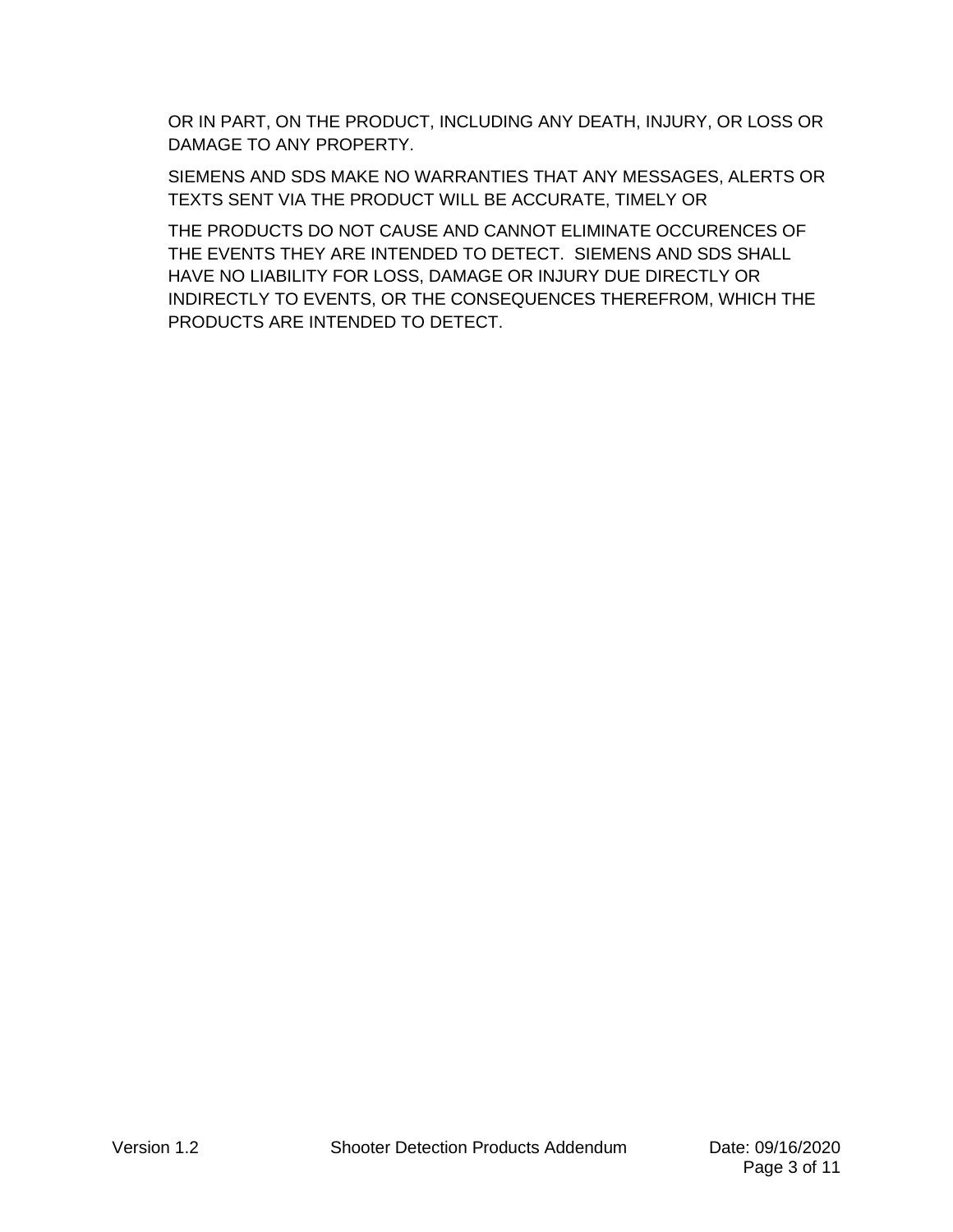# ATTACHMENT 1

## **SHOOTER DETECTION SYSTEMS**

## **END USER LICENSE AND ANNUAL SUBSCRIPTION AGREEMENT**

This End User License and Annual Subscription Agreement (the "Agreement"), effective the day of [2018 (the "Effective Date"), is made by and between Shooter Detection Systems, LLC, a Massachusetts limited liability company with its principal place of business at 300 Newburyport Turnpike, Rowley, MA 01969 (hereinafter "SDS"), and [  $\qquad \qquad$  ], with offices at INSERT STREET ADDRESS, INSERT CITY, INSERT STATE, INSERT ZIP, (hereinafter "SUBSCRIBER"). For good and valuable consideration, the receipt and sufficiency of which are hereby acknowledged the parties agree as follows:

#### DEFINITIONS

*Documentation* means the documentation for the SOFTWARE generally supplied by SDS to assist its customers in the use of the SOFTWARE, including user and system administrator guides and manuals and other written materials, including the software functional specifications

*Fees* means the fees set forth and described on the Order to be paid by SUBSCRIBER to SDS or its authorized dealer or reseller, as the case may be, for use of the SOFTWARE.

*Hardware* means that equipment provided by SDS set forth and described on an Order and may include sensors, computers, servers, cameras and similar equipment

*Order* means each ordering document signed by SDS or one of its authorized dealers or resellers and SUBSCRIBER which references this Agreement, identifies the specific SOFTWARE ordered by Customer from SDS, sets forth the prices to be paid by SUBSCRIBER for the SOFTWARE, lists the Subscription Term and sets forth any other applicable terms and conditions.

*Permitted Capacity* means system resource limitations of SUBSCRIBER's subscription license to the SOFTWARE and may include but is not limited to number of hardware sensors, hardware devices, number and type of supported external applications, number and type of supported users. *SOFTWARE* means the software products provided by SDS to SUBSCRIBER and which are listed on an Order and all updates, enhancements, bug fixes and new releases thereto that SDS makes available to SUBSCRIBER hereunder during the Subscription Term.

*Subscription Term* means the specific term of SUBCRIBER's subscription license to the SOFTWARE. The Subscription Term shall be set forth on the Order.

#### GRANT OF LICENSE.

Subject to the provisions contained in this Agreement, and timely payment of the applicable fees, SDS hereby grants to SUBSCRIBER a non-exclusive, non-transferable license, solely during the applicable Subscription Term, to use the SOFWARE identified in the Order, solely in object code and solely for SUBSCRIBER's internal business purposes up to the Permitted Capacity set forth in the Order. Subject to compliance with the terms and conditions of this Agreement, SUBSCRIBER may relocate or transfer the SOFTWARE for use on a different server within its location. SUBSCRIBER shall not, and shall not permit, anyone else to copy the SOFTWARE, other than copies authorized in this Agreement. SUBSCRIBER understands that its right to use the SOFTWARE is limited by the Permitted Capacity purchased, and SUBSCRIBER'S use may in no event exceed the Permitted Capacity authorized under the applicable Order. If SUBSCRIBER's use exceeds the Permitted Capacity, SUBSCRIBER must purchase additional Permitted Capacity sufficient for the balance of the then-current Subscription Term to cover the excess use.

#### FEES.

SUBSCRIBER agrees to pay SDS (or if applicable its authorized dealer or reseller as set forth on the Order) the Fees in the amounts specified in the Order. Such FEES are not refundable and cannot be applied towards the purchase of other products or services. SDS reserves the right to change FEES and terms of this Agreement for any renewal Subscription Term, and will give the SUBSCRIBER prior written notice of any such changes.

#### OWNERSHIP OF SOFTWARE.

SDS shall at all times retain title to and ownership of the SOFTWARE, including any adaptations or copies of the SOFTWARE, regardless of the form or media in or on which the original and other copies may exist. The SOFTWARE is protected by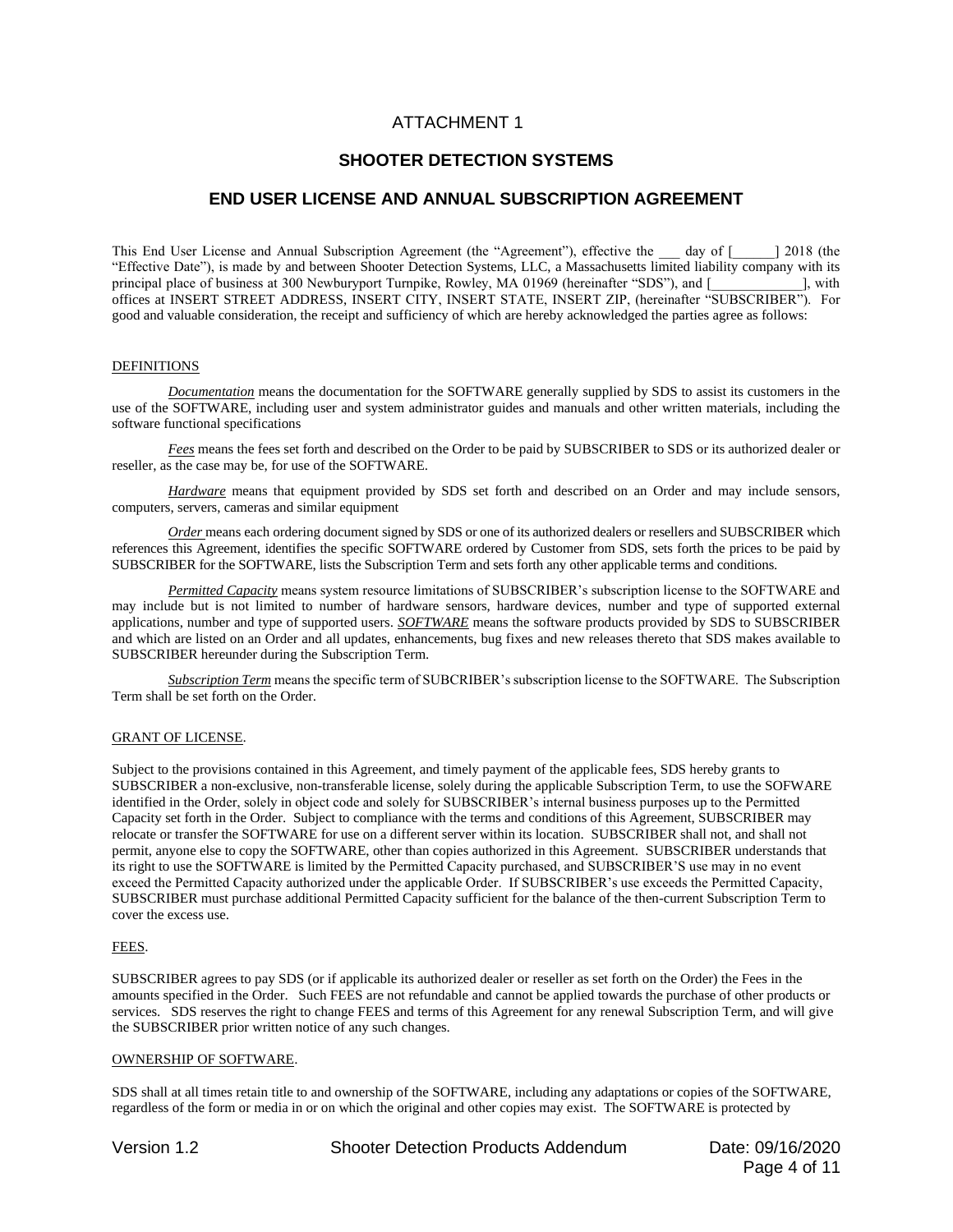copyright laws and international copyright treaties and SDS may incorporate certain measures in the SOFTWARE to prevent unauthorized use. SUBSCRIBER acknowledges and agrees that any and all suggestions regarding features, functionality or performance that SDS may elect to adopt for any of its products including the SOFTWARE (expressly excluding SUBSCRIBER Confidential Information), such features, functionality and performance shall be deemed to be automatically assigned to SDS under this Agreement, and shall become the sole and exclusive property of SDS.

## RESTRICTIONS.

SUBSCRIBER will not and will not allow any third party to: (a) copy or use the SOFTWARE in any manner except as expressly permitted in this Agreement; (b) use or deploy the SOFTWARE in excess of the Permitted Capacity number for which SUBSCRIBER has paid the applicable Fee; (c) transfer, sell, rent, lease, lend, distribute, or sublicense the SOFTWARE to any third party; (d) use the SOFTWARE for providing time-sharing services, service bureau services or as part of an application services provider or as a service offering primarily designed to offer the functionality of the SOFTWARE; (e) reverse engineer, disassemble, or decompile the SOFTWARE or otherwise attempt to reduce the SOFTWARE from object code to source code or reconstruct or discover any source code, underlying ideas, algorithms, file formats or programming interfaces of the SOFTWARE by any means whatsoever; (f) alter, modify, enhance or prepare any derivative work from or of the SOFTWARE; (g) use the SOFTWARE to develop any works which are functionally compatible or competitive to the SOFTWARE or create any works which are derived from the SOFTWARE (using the SOFTWARE to produce reports or other tasks permitted by the SOFTWARE are not deemed to be works derived from the SOFTWARE) (h) alter or remove any proprietary notices in the SOFTWARE; (i) utilize any equipment, device, software, or other means designed to circumvent or remove any security mechanisms or form of copy or usage protection used by SDS in connection with the SOFTWARE; or publicly disseminate or disclose performance information or analysis on the SOFTWARE, including any results of benchmark tests run on the SOFTWARE; or (j) use the SOFTWARE in any manner that violates any applicable law or regulation, including, without limitation, any third party copyright , intellectual property or proprietary right law, or U.S. Department of Commerce export administration rules. If SUBSCRIBER does not comply with the license terms or the foregoing restrictions, SDS may immediately terminate or suspend SUBSCRIBER'S license to the SOFTWARE (without refund or credit) until SUBSCRIBER comes into compliance with such terms and restrictions in accordance with the terms of this Agreement. SDS reserves all rights not expressly granted to SUBSCRIBER in this Agreement.

SUBSCRIBER agrees to use the SOFTWARE only on the SUBSCRIBER'S computer(s). SUBSCRIBER may, subject to any applicable export requirements, change the computer(s) on which SUBSCRIBER is authorized to use the SOFTWARE to other computer(s) within SUBSCRIBER'S organization. If SUBSCRIBER changes the computer(s) on which SUBSCRIBER is using the SOFTWARE, SUBSCRIBER may no longer use the SOFTWARE on the former computer(s).

## THIRD PARTY SOFTWARE

If the Software licensed under this Agreement contains Open Source Software, the terms and conditions governing the use of such Open Source Software are in the Open Source Software Licenses of the copyright owner and not this Agreement. If there is a conflict between the terms and conditions of this Agreement and the terms and conditions of the Open Source Software Licenses governing SUBSCRIBER's use of the Open Source Software, the terms and conditions of the license grant of the applicable Open Source Software Licenses will take precedence over the license grants in this Agreement. If requested by SUBSCRIBER, SDS will use commercially reasonable efforts to: (i) determine whether any Open Source Software is provided under this Agreement; and (ii) identify the Open Source Software and provide Licensee a copy of the applicable Open Source Software License (or specify where that license may be found).

#### CONTACT INFORMATION.

SUBSCRIBER shall be responsible for ensuring SDS has the most current SUBSCRIBER contact and billing information as it pertains to this Agreement.

#### VERIFICATION.

SUBSCRIBER acknowledges and agrees that SDS may, upon reasonable notice to SUBSCRIBER and no more than once per year, request records to verify SUBSCRIBER'S use of the SOFTWARE complies with the terms of this Agreement. If SDS, on a reasonable basis, believes that such report is not correctly disclosing information of SUBSCRIBER'S SOFTWARE usage, SDS will conduct an audit at SUBSCRIBER'S business premises to verify that SUBSCRIBER'S use of the SOFTWARE complies with this Agreement. Such audit will be carried out during business hours and in accordance with your reasonable site security requirements. If the audit shows that SUBSCRIBER is in violation of this Agreement, SUBSCRIBER will reimburse SDS for its reasonable expenses related to the audit and will pay any appropriate additional fees.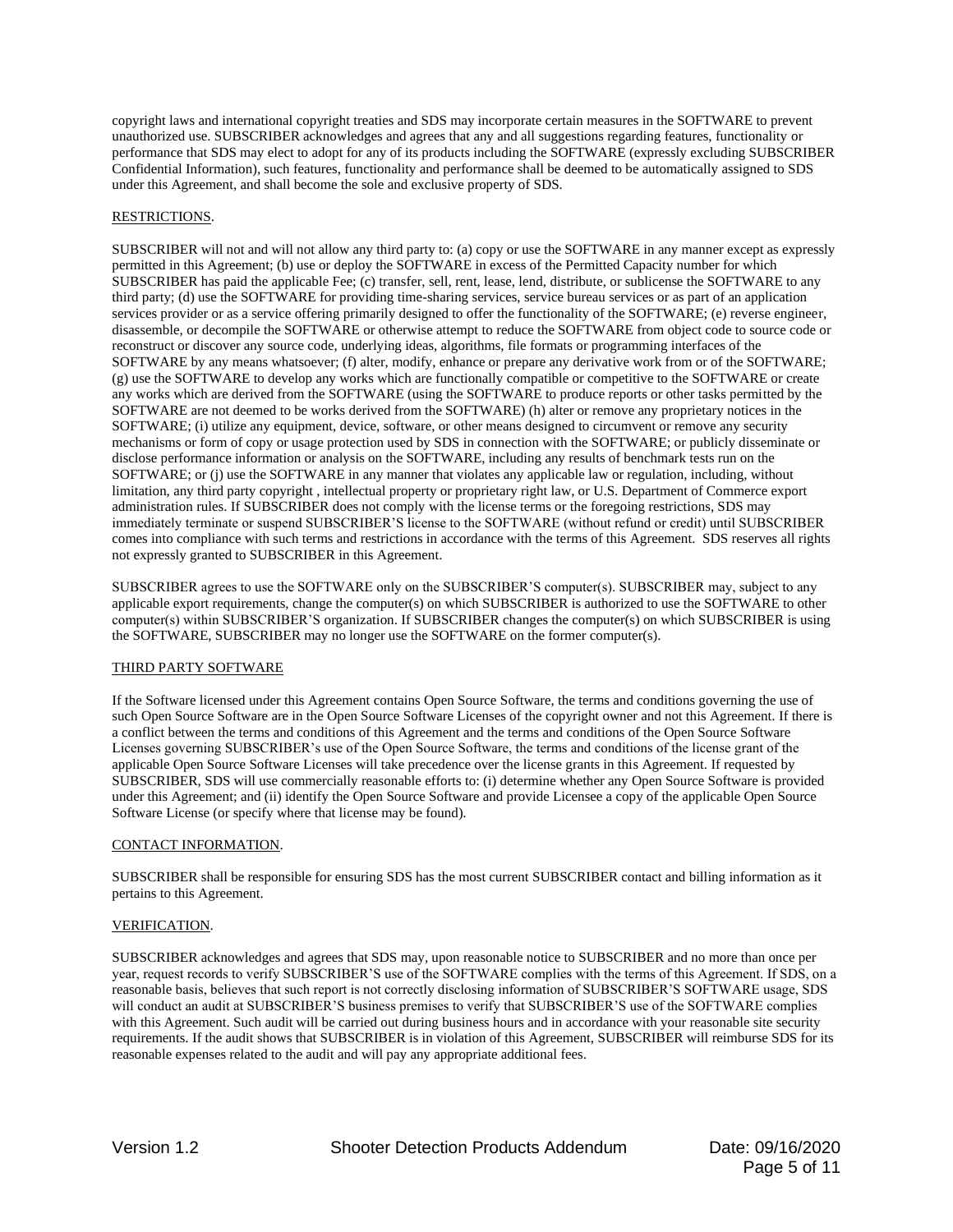#### DISASTER RECOVERY AND FAILOVER.

SUBSCRIBER may install additional copies of the SOFTWARE on one or more non-production servers designated for disaster recovery or failover purposes. Such additional copies may only be run on non-production server(s) and may only be used to carry out the designated purpose associated with the non-production server(s).

#### DELIVERY; SOFTWARE SUBSCRIPTION KEYS AND USE MANAGER.

The SOFTWARE is only available electronically via download and, unless specifically agreed to by SDS, will not be available in any other format. The SOFTWARE shall be deemed delivered to SUBSCRIBER upon SDS making available to SUBSCRIBER the SOFTWARE Subscription Key. SUBSCRIBER understands and agrees that a SOFTWARE Subscription Key provided by SDS is required to enable the SOFTWARE and that SOFTWARE Subscription Keys are valid only during the applicable Subscription Term. SUBSCRIBER further understands and agrees that:(i) SUBSCRIBER will be provided with a temporary SOFTWARE Subscription Key upon invoicing, and upon receipt by SDS (or its authorized dealer or reseller, as the case may be) of payment in full for the then-current Subscription Term, SUBSCRIBER will be provided with a SOFTWARE Subscription Key that is effective for the duration of such Subscription Term;(ii) in case of breach by SUBSCRIBER of the payment terms stipulated in this Agreement, SDS will have the right to suspend the SOFTWARE Subscription and such suspension will not give rise to any modification of the amount of the SOFTWARE Subscription fee or to any extension of the Subscription Term;(iii) the SOFTWARE will, in the absence of any renewal of the Subscription Term, be disabled automatically upon the termination or expiration of the Subscription Term or due to non-payment of the fees during the Subscription Term and (iv) the SOFTWARE Subscription Key will automatically prevent the use of the SOFTWARE in violation of the applicable restrictions, as set forth in the Order Form. SUBSCRIBER understands and agrees that activation of the SOFTWARE will include providing certain information to SDS regarding the system environment in which the SOFTWARE is operating. Information will include SUBSCRIBER name, license type, license resource limitations, Operating System, amount of RAM, MAC address and other machine resource information. Upon activation of the SOFTWARE a software module ("Use Manager") will monitor and limit resources to the levels in the Subscription. The Use Manager will provide SUBSCRIBER with information and notifications including the remaining duration of the Subscription period, usage statistics and attempts to exceed resource limitations. SUBSCRIBER can enable these notifications to be provided to SDS for external monitoring of Subscription, but external monitoring not required.

#### ACTIVATION.

SUBSCRIBER is required to take certain steps to activate the SOFTWARE or validate SUBSCRIBER'S subscription. Failure to activate or register the SOFTWARE, validate the subscription, or a determination by SDS of fraudulent or unauthorized use of the SOFTWARE may result in reduced functionality, inoperability of the SOFTWARE, or a termination or suspension of the SOFTWARE Subscription.

#### UPDATES:

At any time during the Subscription Term, SDS may provide SOFTWARE upgrades to SUBSCRIBER who has paid the thenapplicable Subscription Fee. From time to time, SDS may make improvements to the SOFTWARE. At SDS sole discretion, releases containing minor improvements to the SOFTWARE will be provided to the SUBSCRIBER at no additional charge. However, releases that incorporate major performance improvements or additional functionality not found in the original SOFTWARE may be offered to SUBSCRIBER at an additional charge. The additional charge will be separately quoted to SUBSCRIBER.

#### SUBSCRIPTION TERM.

This Agreement will become effective ninety (90) days from the date of Order until the end of the Subscription Term length set forth thereon. Unless otherwise specified in the Order, the Subscription Term will be twelve (12) months from the effective date. The Subscription Term will automatically renew thereafter for successive periods of twelve (12) months each unless either party notifies the other party in writing at least sixty (60) days prior to the then current expiration date of the Subscription Term that it has elected not to renew the Order. In addition, to the foregoing SDS may terminate this Agreement upon breach of the terms of this Agreement by SUBSCRIBER, including failure to make full payment of the Fees when due.

**THE SOFTWARE CONTAINS TECHNOLOGY THAT ALLOWS SDS TO TERMINATE SUBSCRIBER'S USE OF THE SOFTWARE IN THE EVENT SUBSCRIBER MATERIALLY BREACHES THE TERMS OF THIS AGREEMENT, INCLUDING BUT NOT LIMITED TO SUBSCRIBER'S FAILURE TO PAY FEES WHEN DUE. SUBSCRIBER SHALL BE SOLELY AND EXCLUSIVELY LIABLE FOR ANY ACT OR FAILURE TO ACT OR ANY OTHER RESULT DUE TO SUBSCRIBER'S BREACH OF THIS AGREEMENT AND TERMINATION OF SUBSCRIBER'S USE OF THE SOFTWARE.**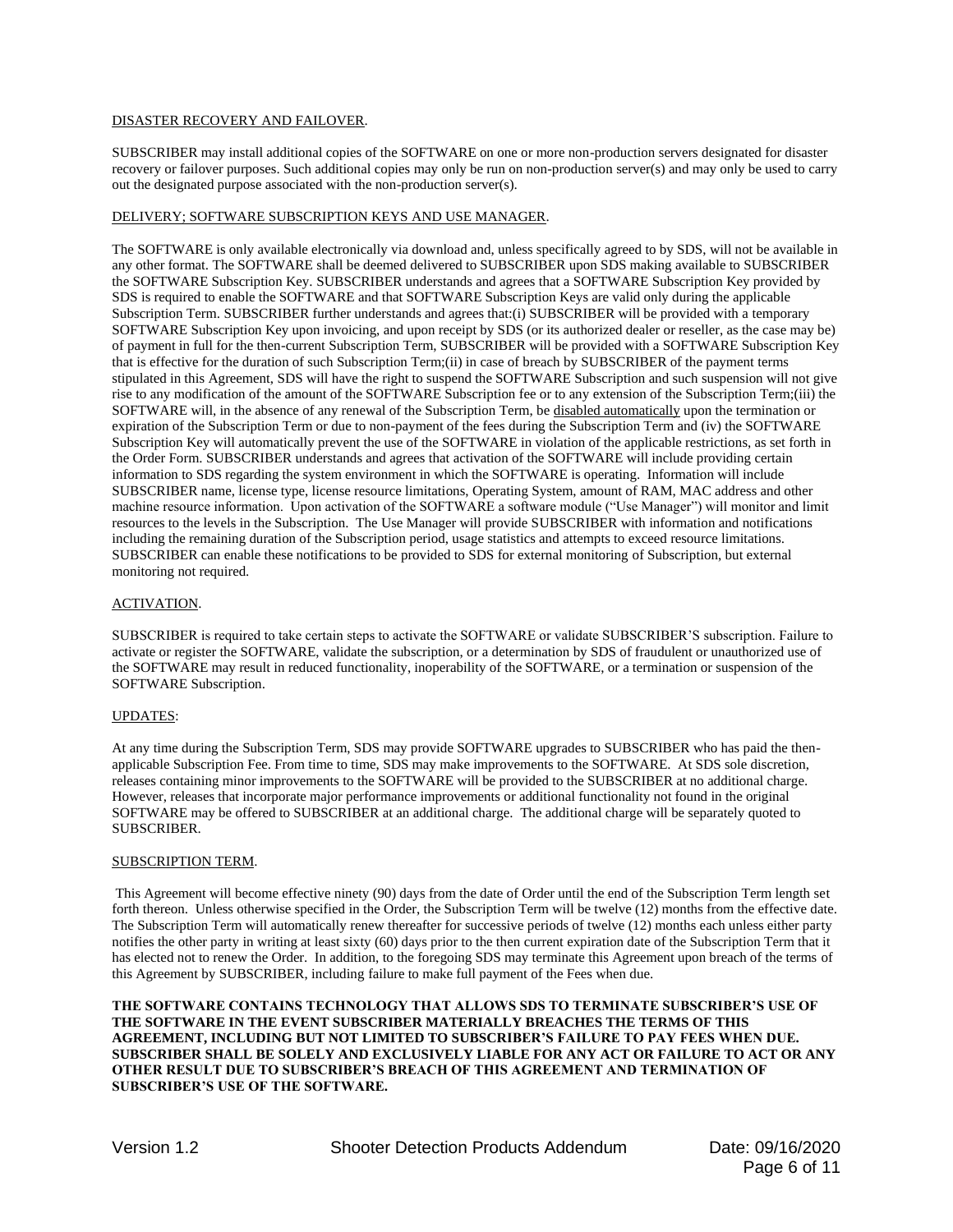Upon expiration of the Subscription Term or the termination of the Agreement as provided above, SUBSCRIBER shall promptly destroy the SOFTWARE and any back-up copy of the SOFTWARE. SUBSCRIBER shall also promptly return all materials provided by SDS in connection with the SOFTWARE. Except as expressly provided herein, termination of this Agreement by SDS will be a nonexclusive remedy for breach and will be without prejudice to any other right or remedy of SDS. All rights and obligations of the parties which by their nature are reasonably intended to survive such termination or expiration will survive termination or expiration of this Agreement and each Order.

## PAYMENT TERMS.

Unless specified otherwise, all FEES due hereunder shall be paid annually in advance. FEES will be due in full within thirty (30) days after the date of invoice. The first annual Subscription Fee will be invoiced promptly after the Effective Date. Subsequent annual Subscription Fees will be invoiced at least thirty (30) days prior to the anniversary of the Subscription Term, and are due in full no later than the anniversary of the Subscription Term. All payments shall be in US dollars and shall be made to SDS or, if applicable, the authorized SDS dealer or reseller as set forth on the applicable Order. Any amount not paid when due shall bear a late payment charge, until paid, at the rate of 1.5% per month or the maximum amount permitted by law, whichever is less. SUBSCRIBER agrees to reimburse SDS for all costs (including attorneys' fees) incurred in collecting late payments.

## TAXES.

All payments required by the Order and Agreement are exclusive of federal, state, local and foreign taxes, duties, tariffs, levies, withholdings and similar assessments (including without limitation, sales taxes, use taxes and value added taxes), and SUBSCRIBER agrees to bear and be responsible for the payment of all such charges, excluding taxes based upon SDS' or its dealer's or reseller's net income.

## CONFIDENTIAL INFORMATION.

SUBSCRIBER will regard any information provided to it by SDS and designated in writing as proprietary or confidential to be confidential ("Confidential Information"). Confidential Information shall also include information, which, to a reasonable person familiar with the SDS' business and the industry in which it operates, is of a confidential or proprietary nature. SUBSCRIBER shall hold in confidence, and shall not disclose (or permit or suffer its personnel to disclose) any Confidential Information to any person or entity except to a director, officer, employee, outside consultant, or advisor (collectively "Representatives") who have a need to know such Confidential Information in the course of the performance of their duties for SUBSCRIBER and who are bound by a duty of confidentiality no less protective of SDS' Confidential Information than this Agreement. The SUBSCRIBER and its Representatives shall use such Confidential Information only for the purpose for which it was disclosed and shall not use or exploit such Confidential Information for its own benefit or the benefit of another without the prior written consent of SDS. SUBSCRIBER accepts full responsibility for the actions of its Representatives and shall protect SDS Confidential Information in the same manner as it protects its own valuable confidential information, but in no event shall less than reasonable care be used. The parties expressly agree that the terms of this Agreement and any associated pricing or fees are Confidential Information and the SOFTWARE is SDS's Confidential Information. SUBSCRIBER shall promptly notify SDS upon becoming aware of a breach or threatened breach hereunder, and shall cooperate with any reasonable request of the disclosing party in enforcing its rights.

Information will not be deemed Confidential Information hereunder if such information: (i) is known prior to receipt from SDS, without any obligation of confidentiality; (ii) becomes known to SUBSCRIBER directly or indirectly from a source other than one having an obligation of confidentiality to SDS; (iii) becomes publicly known or otherwise publicly available, except through a breach of this Agreement; or (iv) is independently developed by SUBSCRIBER without use of SDS Confidential Information. SUBSCRIBER may disclose Confidential Information pursuant to the requirements of applicable law, legal process or government regulation, provided that it gives SDS reasonable prior written notice to permit SDS to contest such disclosure, and such disclosure is otherwise limited to the required disclosure.

Notwithstanding any other provision of this Agreement, SUBSCRIBER acknowledges that any use of the SDS Confidential Information in a manner inconsistent with the provisions of this Agreement may cause the SDS irreparable and immediate damage for which remedies other than injunctive relief may be inadequate. Therefore, SUBSCRIBER agrees that, in addition to any other remedy to which SDS may be entitled hereunder, at law or equity, SDS shall be entitled to an injunction or injunctions (without the posting of any bond and without proof of actual damages) to restrain such use in addition to other appropriate remedies available under applicable law.

## NO IMPLIED LICENSE.

Except for the limited rights and licenses expressly granted hereunder, no other license is granted by implication, estoppel or otherwise and no other use is permitted.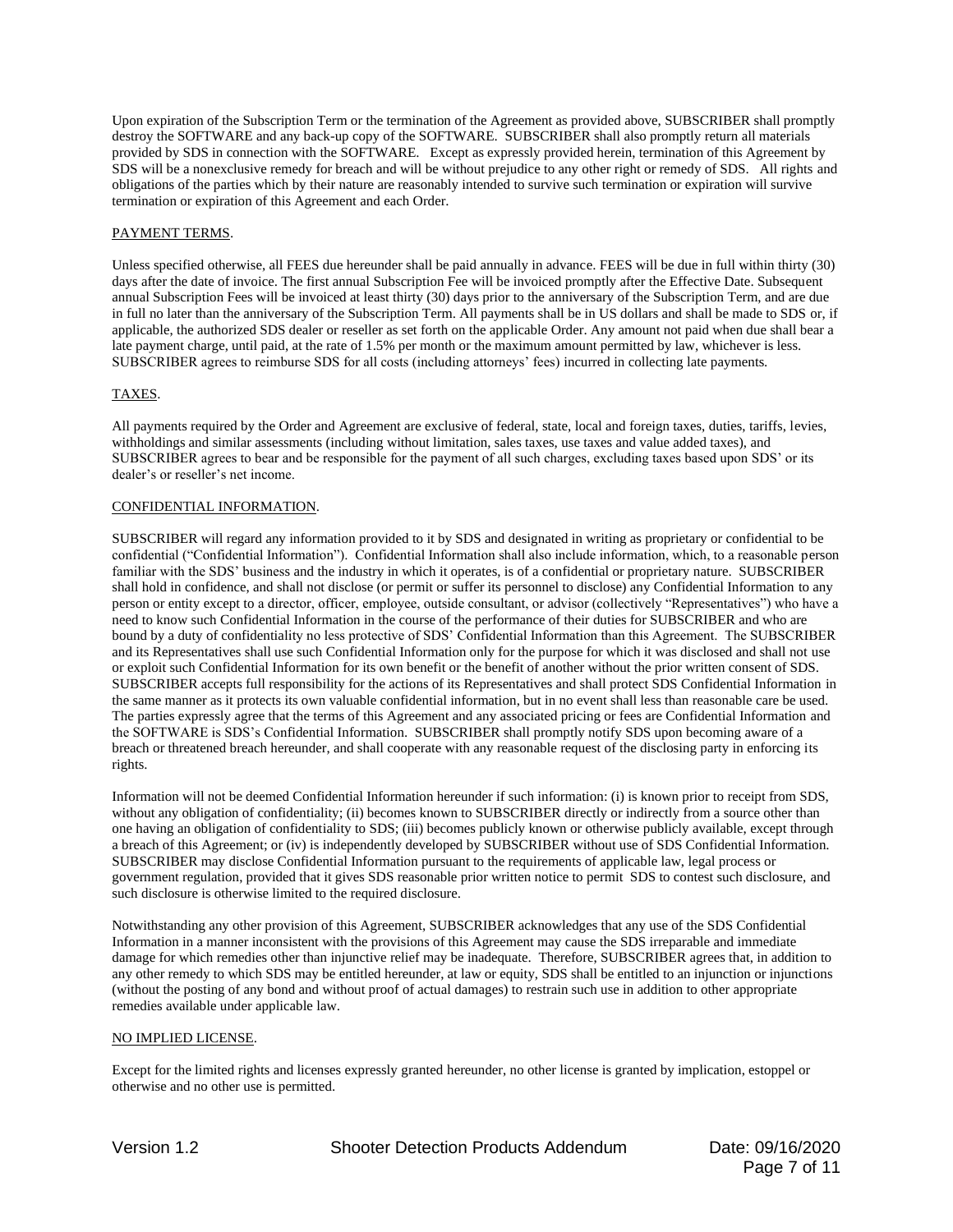#### PURCHASE THROUGH RESELLERS.

In the event SUBSCRIBER purchases a license to the SOFTWARE through an authorized dealer or reseller of SDS, the terms and conditions of this Agreement shall apply and supersede any other agreements except for any terms and conditions related to pricing, payment or taxes. Such terms and conditions shall be negotiated solely by and between SUBSCRIBER and such authorized dealer or reseller. In the event SUBSCRIBER ceases to pay the applicable dealer or reseller any applicable Fees, or terminates its agreement with the dealer or Reseller, SDS shall have the right to a) terminate SUBSCRIBER's access to the SOFTWARE at any time upon thirty (30) days' prior written notice to SUBSCRIBER or b) mutually agree otherwise with SUBSCRIBER.

## SOFTWARE WARRANTY.

SDS hereby grants to SUBSCRIBER a ninety (90) day limited SOFTWARE Warranty, as defined below, commencing on the initial date the SOFTWARE is first delivered to SUBSCRIBER by SDS (the "Warranty Period"). SDS warrants that during the Warranty Period the SOFTWARE will perform in accordance with the then-current Documentation in all material respects (the "Software Warranty"). This Software Warranty does not cover any copy of the SOFTWARE, which has been altered or changed in any way by a party other than SDS.

## SOFTWARE WARRANTY REMEDY*.*

SUBSCRIBER'S sole and exclusive remedy for any breach of the Software Warranty shall be to have SDS or its authorized representatives, at their option, modify such SOFTWARE to correct the defect giving rise to such breach within a reasonable period, not to exceed thirty (30) days from SDS receipt of written notification of such defect from SUBSCRIBER (the "Cure Period"). If, within the Cure Period as defined above, SDS is unable to modify the defective SOFTWARE in such a way as to correct the said defect, then, unless SDS is able to provide SUBSCRIBER with another method of achieving the desired effect, SUBSCRIBER shall be entitled to terminate this Agreement and return the SOFTWARE to SDS within ten (10) days following the end of the Cure Period. In such event, SUBSCRIBER shall be entitled to a refund, of any Fees paid by SUBSCRIBER and received by SDS for such defective SOFTWARE.

#### EXCLUSIONS AND CONTINGENCIES.

SUBSCRIBER'S remedy and SDS liability under this Section are expressly contingent upon: (i) SUBSCRIBER notifying SDS in writing of the claim within the Warranty Period and furnishing SDS with adequate supporting documentation and details to substantiate the claim and to assist SDS with the identification and detection of the cause of the problem, and (ii) the problem being capable of reproduction on properly functioning equipment by SDS; (iii) the SOFTWARE has not been altered or changed in any way by a party other than SDS; (iv) the SOFTWARE has been properly installed and operated in accordance with the Documentation; and (v) the SOFTWARE has not experienced interference from products, applications, or configurations provided by SUBSCRIBER.

SDS is not responsible for problems caused by changes in, or modifications to, the operating characteristics of any computer hardware or operating system for which the SOFTWARE is procured, nor is SDS responsible for problems which result from the use of the SOFTWARE in conjunction with software of third parties or with hardware which is incompatible with the operating system for which the SOFTWARE is being procured. This limited warranty shall not apply to (a) Software used in violation of this Agreement, or (b) used, handled, operated, maintained or stored improperly, or in any manner not in accord with the Documentation, industry standard practice or SUBSCRIBER instructions or recommendations.

SDS DOES NOT REPRESENT THAT THE SOFTWARE WILL BE ERROR-FREE OR THAT THE SOFTWARE WILL MEET SUBSCRIBER'S REQUIREMENTS OR THAT ALL ERRORS IN THE SOFTWARE WILL BE CORRECTED OR THAT THE OVERALL SYSTEM THAT MAKES THE SDS SOFTWARE AVAILABLE (INCLUDING BUT NOT LIMITED TO THE INTERNET, OTHER TRANSMISSION NETWORKS, AND CUSTOMER'S LOCAL NETWORK AND EQUIPMENT) WILL BE FREE OF VIRUSES OR OTHER HARMFUL COMPONENTS. THE WARRANTIES STATED ABOVE ARE THE SOLE AND EXCLUSIVE WARRANTIES OFFERED BY SDS. THERE ARE NO OTHER WARRANTIES OR CONDITIONS, EXPRESS OR IMPLIED, INCLUDING WITHOUT LIMITATION, THOSE OF MERCHANTABILITY, FITNESS FOR A PARTICULAR PURPOSE OR NON-INFRINGEMENT OF THIRD PARTY RIGHTS. SUBSCRIBER ASSUMES ALL RESPONSIBILITY FOR DETERMINING WHETHER THE SOFTWARE IS SUFFICIENT FOR SUBSCRIBER'S PURPOSES. ANY AND ALL WARRANTIES, EXPRESS OR IMPLIED, OF FITNESS FOR HIGH RISK PURPOSES REQUIRING FAIL-SAFE PERFORMANCE ARE HEREBY EXPRESSLY DISCLAIMED.

WITHOUT LIMITING THE GENERALITY OF THE FOREGOING DISCLAIMERS, WHILE THE SOFTWARE IS NOT DESIGNED, SOLD, OR INTENDED TO BE USED TO DETECT, INTERCEPT, TRANSMIT OR RECORD ORAL OR OTHER COMMUNICATIONS OF ANY KIND, SDS CANNOT CONTROL HOW THE SOFTWARE IS USED, AND, ACCORDINGLY, SDS DOES NOT WARRANT OR REPRESENT, EXPRESSLY OR IMPLICITLY, THAT USE OF THE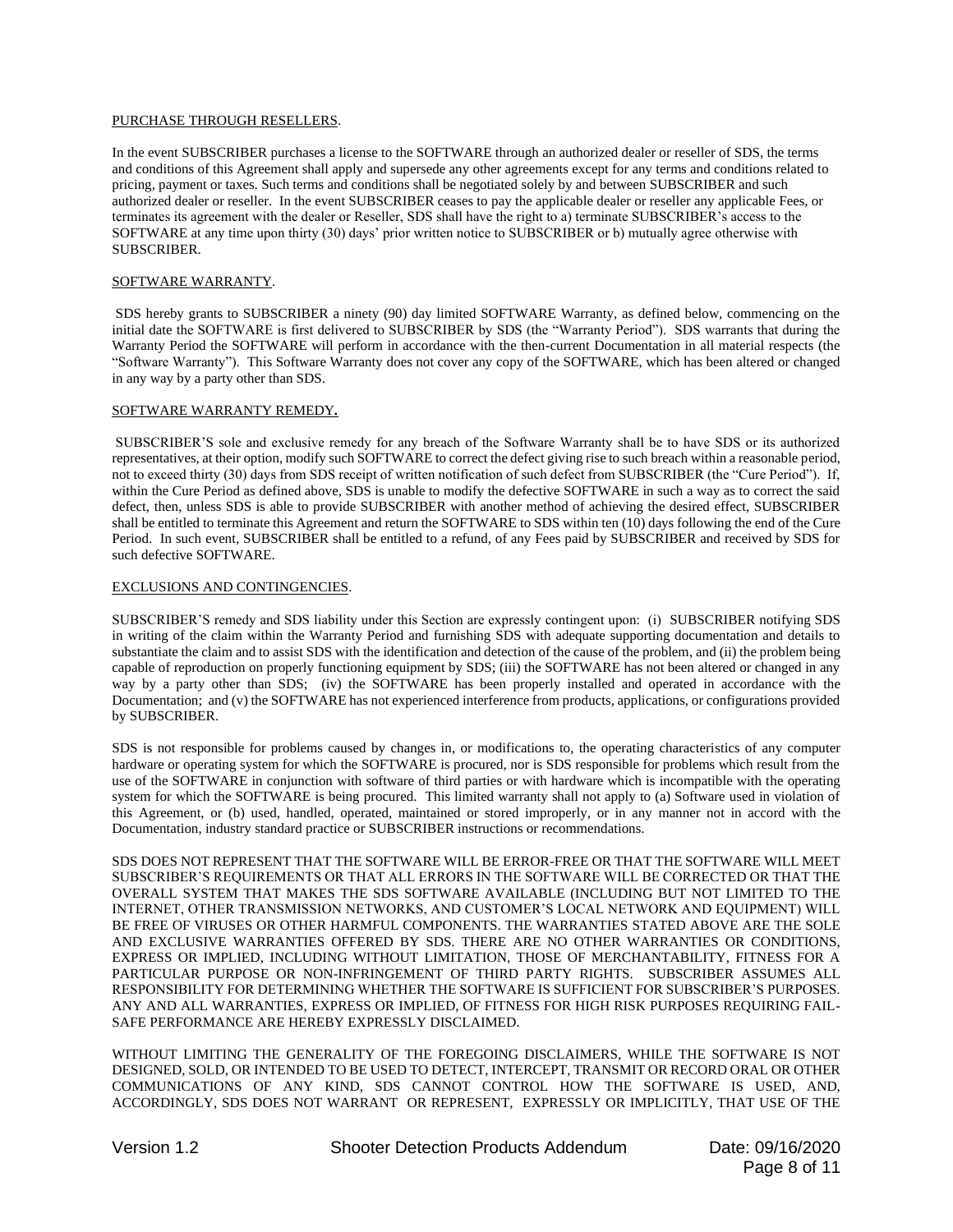SOFTWARE WILL COMPLY OR CONFORM TO THE REQUIREMENTS OF FEDERAL, STATE OR LOCAL STATUTES, ORDINANCES AND LAWS, OR THAT USE OF THE SOFTWARE WILL NOT VIOLATE THE PRIVACY RIGHTS OF THIRD PARTIES. SUBSCRIBER SHALL BE SOLELY RESPONSIBLE FOR USING THE SOFTWARE IN FULL COMPLIANCE WITH APPLICABLE LAW AND THE RIGHTS OF THIRD PERSONS. SUBSCRIBER ACKNOWLEDGES AND AGREES THAT THE SOFTWARE IS NOT A CONSUMER GOOD, AND IS NOT INTENDED FOR SALE TO OR USE BY OR FOR PERSONAL, FAMILY OR HOUSEHOLD USE.

#### **FURTHER, REGARDLESS OF ANY PRIOR STATEMENTS, REPRESENTATIONS, OR COURSE OF DEALINGS BY ANY SDS REPRESENTATIVES, SDS DOES NOT WARRANT OR REPRESENT, EXPRESSLY OR IMPLICITLY, THAT THE SDS SOFTWARE OR ITS USE WILL: RESULT IN THE PREVENTION OF CRIME OR HOSTILE ENEMY ACTION, APPREHENSION OR CONVICTION OF ANY PERPETRATOR OF ANY CRIME, MILITARY PROSECUTION OF ANY ENEMY FORCE, OR DETECTION OR NEUTRALIZATION OF ANY CRIMINAL, COMBATANT OR THREAT; PREVENT ANY LOSS, DEATH, INJURY, OR DAMAGE TO PROPERTY DUE TO THE DISCHARGE OF A FIREARM OR OTHER WEAPON; OR THAT THE SOFTWARE WILL REMAIN IN OPERATION AT ALL TIMES OR UNDER ALL CONDITIONS.**

SDS, ITS AFFILIATES, SUBSIDIARIES, OFFICERS, DIRECTORS, EMPLOYEES, CONSULTANTS, AGENTS, SUPPLIERS, LICENSORS, RESELLERS, AND/OR DISTRIBUTORS EXPRESSLY DISCLAIM, AND DO NOT UNDERTAKE OR ASSUME ANY DUTY, OBLIGATION OR RESPONSIBILITY FOR ANY DECISIONS, ACTIONS, REACTIONS, RESPONSES, FAILURE TO ACT, OR INACTION, BY SUBSCRIBER AS A RESULT OF OR IN RELIANCE ON, IN WHOLE OR IN PART, THE SOFTWARE PROVIDED BY SDS, OR FOR ANY CONSEQUENCES OR OUTCOMES, INCLUDING ANY DEATH, INJURY, OR LOSS OR DAMAGE TO ANY PROPERTY, ARISING FROM OR CAUSED BY ANY SUCH DECISIONS, ACTIONS, REACTIONS, RESPONSES, FAILURE TO ACT, OR INACTION. IT SHALL BE THE SOLE AND EXCLUSIVE RESPONSIBILITY OF SUBSCRIBER TO DETERMINE APPROPRIATE DECISIONS, ACTIONS, REACTIONS OR RESPONSES, INCLUDING WHETHER OR NOT TO DISPATCH EMERGENCY RESPONDER RESOURCES. SUBSCRIBER HEREBY EXPRESSLY ASSUMES ALL RISKS AND LIABILITY ASSOCIATED WITH ANY AND ALL ACTION, REACTION, RESPONSE, AND DISPATCH DECISIONS, AND FOR ALL CONSEQUENCES AND OUTCOMES ARISING FROM OR CAUSED BY ANY DECISIONS MADE OR NOT MADE BY SUBSCRIBER IN RELIANCE, IN WHOLE OR IN PART, ON THE SOFTWARE, INCLUDING ANY DEATH, INJURY, OR LOSS OR DAMAGE TO ANY PROPERTY.

## **SDS MAKES NO WARRANTIES THAT ANY MESSAGES, ALERTS OR TEXTS SENT VIA THE SOFTWARE WILL BE ACCURATE, TIMELY OR SUCCESSFULLY SENT, DELIVERED OR RECEIVED**.

## SUBSCRIBER CONTENT.

SUBSCRIBER acknowledges and understands that the SOFTWARE relies on SUBSCRIBER Content. SUBSCRIBER Content is SUBSCRIBER'S sole and exclusive responsibility including but not limited to accuracy, and making and keeping back-up copies of SUBSCRIBER Content. SUBSCRIBER shall be solely responsible for any claims or causes of action that may arise in connection with such use, reliance upon, and distribution of SUBSCRIBER Content. Notwithstanding anything to the contrary herein, SDS has no responsibility or liability for the accuracy or deletion of SUBSCRIBER Content or any other content, the failure to store, transmit or receive transmission of SUBSCRIBER Content or any other content, or the security, privacy, storage, or transmission of other communications originating with or involving use of the SOFTWARE.

## LIMITATION OF LIABILITY.

IN NO EVENT WILL SDS, ITS AFFILIATES, SUBSIDIARIES, OFFICERS, DIRECTORS, EMPLOYEES, CONSULTANTS, AGENTS, SUPPLIERS, LICENSORS, DEALERS, RESELLERS, AND/OR DISTRIBUTORS BE LIABLE FOR ANY LOST PROFITS OR FOR ANY CONSEQUENTIAL, INDIRECT, EXEMPLARY, PUNITIVE, SPECIAL OR INCIDENTAL DAMAGES, INCLUDING ANY LOST DATA, ARISING FROM OR RELATING TO THE SOFTWARE OR THIS AGREEMENT, EVEN IF SDS HAS BEEN ADVISED OF THE POSSIBILITY OF SUCH DAMAGES. SDS TOTAL CUMULATIVE LIABILITY IN CONNECTION WITH THIS AGREEMENT AND THE SOFTWARE, WHETHER IN CONTRACT OR TORT OR OTHERWISE, WILL NOT EXCEED \$1,000. SUBSCRIBER ACKNOWLEDGES THAT THIS PROVISION REFLECTS THE AGREED UPON ALLOCATION OF RISK FOR THIS AGREEMENT AND THAT SDS WOULD NOT ENTER INTO THIS AGREEMENT WITHOUT THESE LIMITATIONS ON ITS LIABILITY.

## INDEMNIFICATION.

SUBSCRIBER hereby agrees to indemnify SDS, its affiliates, assignees, dealers and resellers and hold them harmless, and to defend SDS, its affiliates, assignees, dealers and resellers, at SDS's, its affiliates', assignees' dealers' and resellers' request, against any loss, damage or expense (including without limitation reasonable attorney's fees) that may be suffered or incurred by SUBSCRIBER, its affiliates and assignees, and claims that may be made against SDS, its affiliates, assignees, dealers and resellers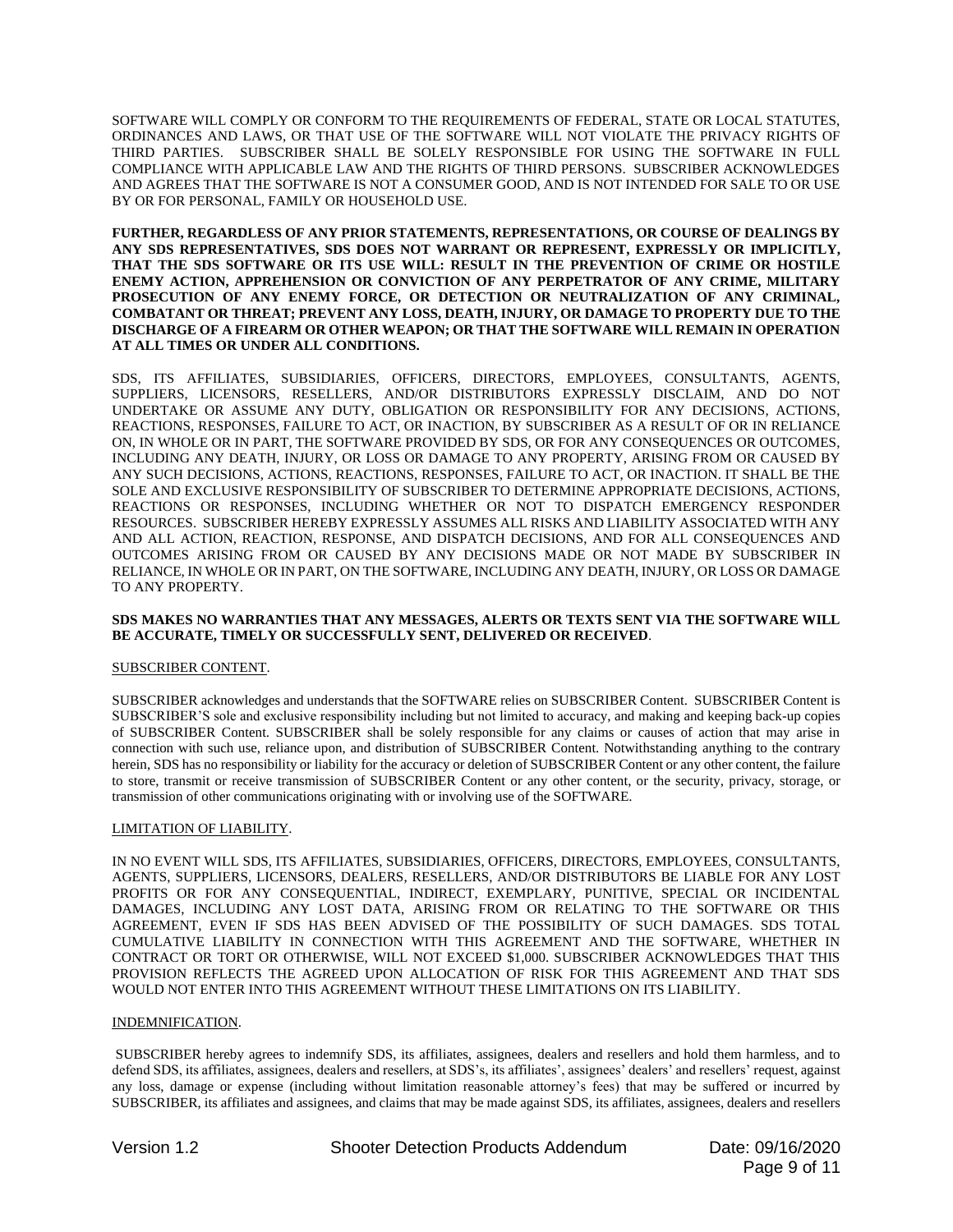by any person, as a direct or indirect result of SUBSCRIBER'S use of the SOFTWARE by SUBSCRIBER, any negligence or misconduct by SUBSCRIBER, any breach of SUBSCRIBER'S covenants contained herein, the infringement of any trademark or other proprietary rights claimed by a third party (other than the Software), the violation of any laws, directives or standards applicable to the SOFTWARE, the insolvency of the SUBSCRIBER or any act or omission of the SUBSCRIBER. The provisions of this Section shall survive any termination of this Agreement.

### COMPLIANCE WITH LAWS.

SUBSCRIBER shall comply with all laws, regulations, rules, ordinances and orders applicable to its use of the Software.

## U.S. GOVERNMENT END USERS.

The SOFTWARE is a "commercial item" as that term is defined at 48 C.F.R. 2.101, consisting of "commercial computer software" and "commercial computer software documentation" as such terms are used in 48 C.F.R. 12.212. Consistent with 48 C.F.R. 12.212 and 48 C.F.R. 227.7202-1 through 227.7202-4, all U.S. Government end users acquire the Software with only those rights set forth therein.

## ENTIRE AGREEMENT AND CONTROLLING DOCUMENTS.

This Agreement contains the entire agreement between the parties with respect to the subject matter hereof, and supersedes all proposals, understandings, representations, warranties, covenants, and any other communications (whether written or oral) between the parties relating thereto and is binding upon the parties and their permitted successors and assigns. Only a written instrument that refers to this Agreement and is duly signed by both authorized representatives of both parties may amend this Agreement. The terms and conditions contained in any purchase order issued by SUBSCRIBER shall be of no force or effect, even if the order is accepted. In the event of a conflict in terms among the Agreement and any ordering instrument, the Agreement shall control. This Agreement shall apply to all SOFTWARE ordered by SUBSCRIBER or delivered to SUBSCRIBER, except for services which are explicitly supplied under a separate written services agreement between the parties.

#### ASSIGNMENT.

This Agreement shall be binding upon and for the benefit of SDS and SUBSCRIBER and their respective legal representatives, successors, and assigns; provided, that SUBSCRIBER shall not assign or otherwise transfer any of its rights or obligations under this Agreement without SDS' prior written consent.

## DISPUTE RESOLUTION, WAIVER OF COLLECTIVE OR CLASS ACTION, CHOICE OF LAW, STATUTE OF LIMITATIONS.

Any cause of action or claim arising out of or relating to this Agreement or the breach thereof, including without limitation, the validity, enforceability, or scope of this Agreement, shall be settled by binding arbitration in Boston, Massachusetts pursuant to this section and the applicable rules of either J.A.M.S/Endispute (Boston, Massachusetts) or the National Arbitration Forum in effect at the time the claim is filed. Judgment upon the award rendered by the arbitrator may be entered into any court having jurisdiction thereof. In addition, SUBSCRIBER agrees that any cause of action or claim will be arbitrated individually and that SUBSCRIBER will not consolidate or seek class treatment for any claims, unless previously agreed to by the Parties. This Agreement shall be governed by the laws of the Commonwealth of Massachusetts without regard to (i) its conflict of law provisions, and (ii) the applicability, if any, of the United Nations Convention on Contracts for the International Sale of Goods. ANY CLAIM OR CAUSE OF ACTION, REGARDLESS OF FORM, MUST BE BROUGHT NO MORE THAN ONE (1) YEAR AFTER IT AROSE. OTHERWISE THE CLAIM OR CAUSE OF ACTION SHALL BE BARRED, EXCEPT THAT THE FOREGOING LIMITATION AND THE ARBITRATION PROVISION SHALL NOT APPLY TO THE ENFORCEMENT BY SDS OF SUBSCRIBER PAYMENT OBLIGATIONS AND ANY SDS INTELLECTUAL PROPERTY RIGHTS.

#### HEADINGS, COUNTERPARTS.

The headings to the sections of this Agreement are for ease of reference only and shall not affect the interpretation or construction of this Agreement. This Agreement may be executed in multiple counterparts, each of which shall be deemed to be an original and all of which shall be deemed to be an original instrument.

## RELATIONSHIP OF THE PARTIES.

SDS and SUBSCRIBER are independent contractors, and nothing in this Agreement shall be construed as making them partners or as creating the relationships of employer and employee, master and servant, or principal and agent between them, for any purpose whatsoever. Neither party shall make any contracts, warranties or representations or assume or create any other obligations, express or implied, in the other party's name or on its behalf.